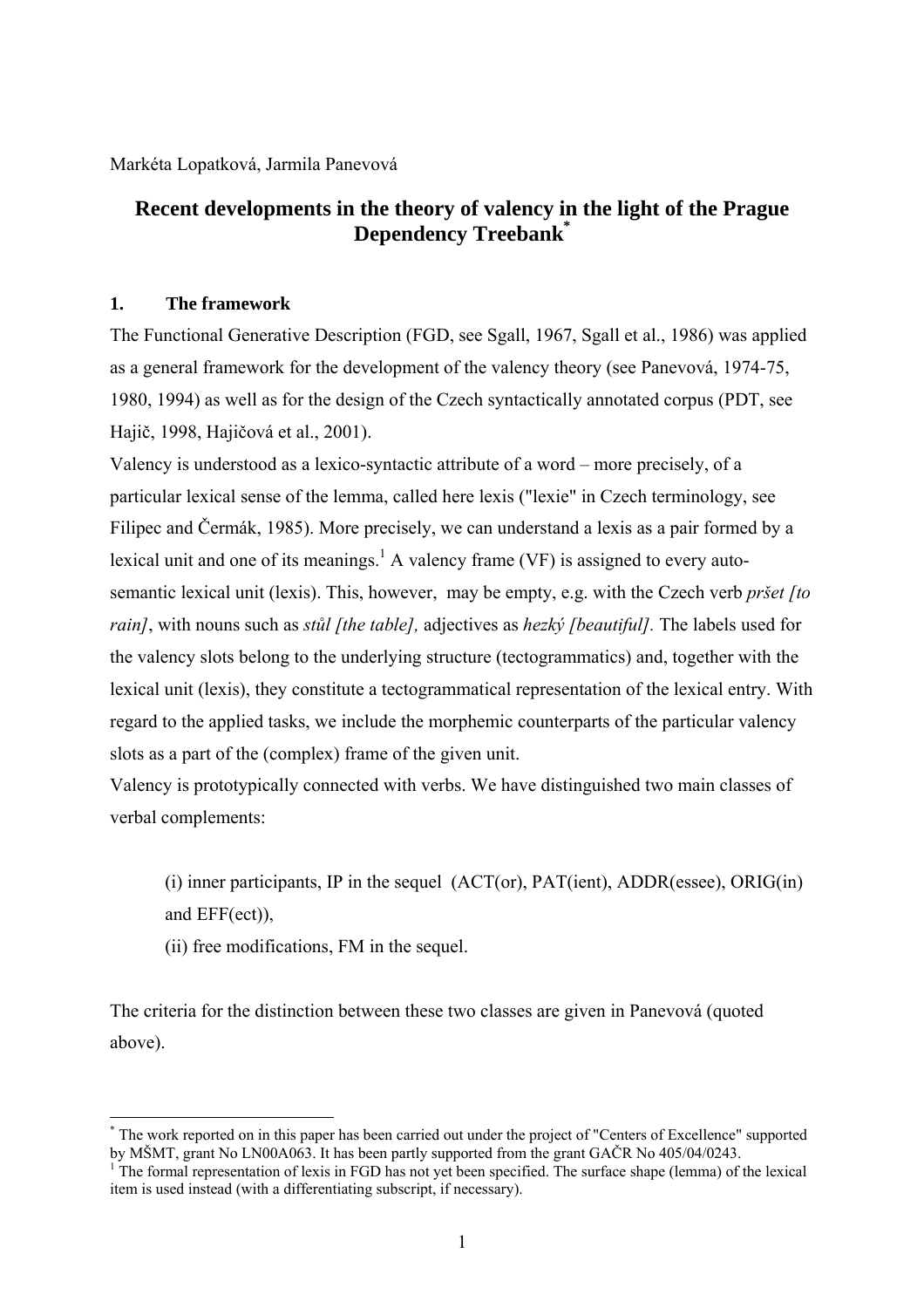Valency frames of lexes are constituted by their respective inner participants (either obligatory or optional) and by their obligatory free modifications.<sup>[2](#page-1-0)</sup>

We share Tesnière's (1959) approach as to the one-argument and two-argument verbs: the first slot is structured as ACT(or) (though it corresponds to different semantic (ontological) roles, such as Bearer, Processor, Stimulus etc.); with two-argument verbs the inner participants are structured as ACT(or) and PAT(ient). The relation between the syntactic arguments and their cognitive roles is called a "shifting of participants", see Panevová, 1980. If the verb has three (or more) valency slots, the semantics of them is taken into account. This strategy agrees with the theory of case meanings, distinguishing between syntactic (grammatical) cases and semantic (concrete) cases (see Kuryłowicz, 1949): the valency slots of ACT and PAT are occupied mostly by syntactic cases (Nominative and Accusative, respectively), while the other participants and free modifications are expressed mostly by cases with concrete (semantic) meanings.

# **2. An introduction of quasi-valency complements**

In section 1 we briefly summarized the basic features of our valency theory of verbs. However, in the course of empirical studies of material, especially in connection with the building of the valency lexicon of verbs VALLEX (see Lopatková, Žabokrtský, 2003 and section 5 below) and with a tectogrammatical annotation of PDT (see Urešová, this volume), some unresolved problems appeared. Firstly, it was necessary to introduce some additional functors (types of syntactic-semantic relations) for newly discovered semantically relevant distinctions (namely OBST(acle) and MED(iator)). In analyzing their semantic and syntactic distribution, we observed that they share partly the features of inner participants, and partly the features of free modifications. Secondly, revisiting the list of verbal complements introduced earlier, we discovered that some complements (namely DIFF(erence) and INT(ent)) also share important features of inner participants (see (i), (ii) and (iii)), although they also have some of the characteristic features of free modifications (see (iv), (v) and (vi)):

- (i) they are governed (their morphemic shape is determined) by their verbal heads
- (ii) they occur with a limited class of verbs

 $\overline{a}$ 

<span id="page-1-0"></span><sup>&</sup>lt;sup>2</sup> We prefer this terminology rather than the terminology used in Daneš et al., 1981 and "Mluvnice češtiny 3", 1987. There the term "potenciální" (potential) is used for optional as well as for obligatory positions of VF omitted on the surface. Moreover, the difference between the VF as a part of lexicon and its application for the concrete utterance is not reflected in the terminology common in Czech handbooks.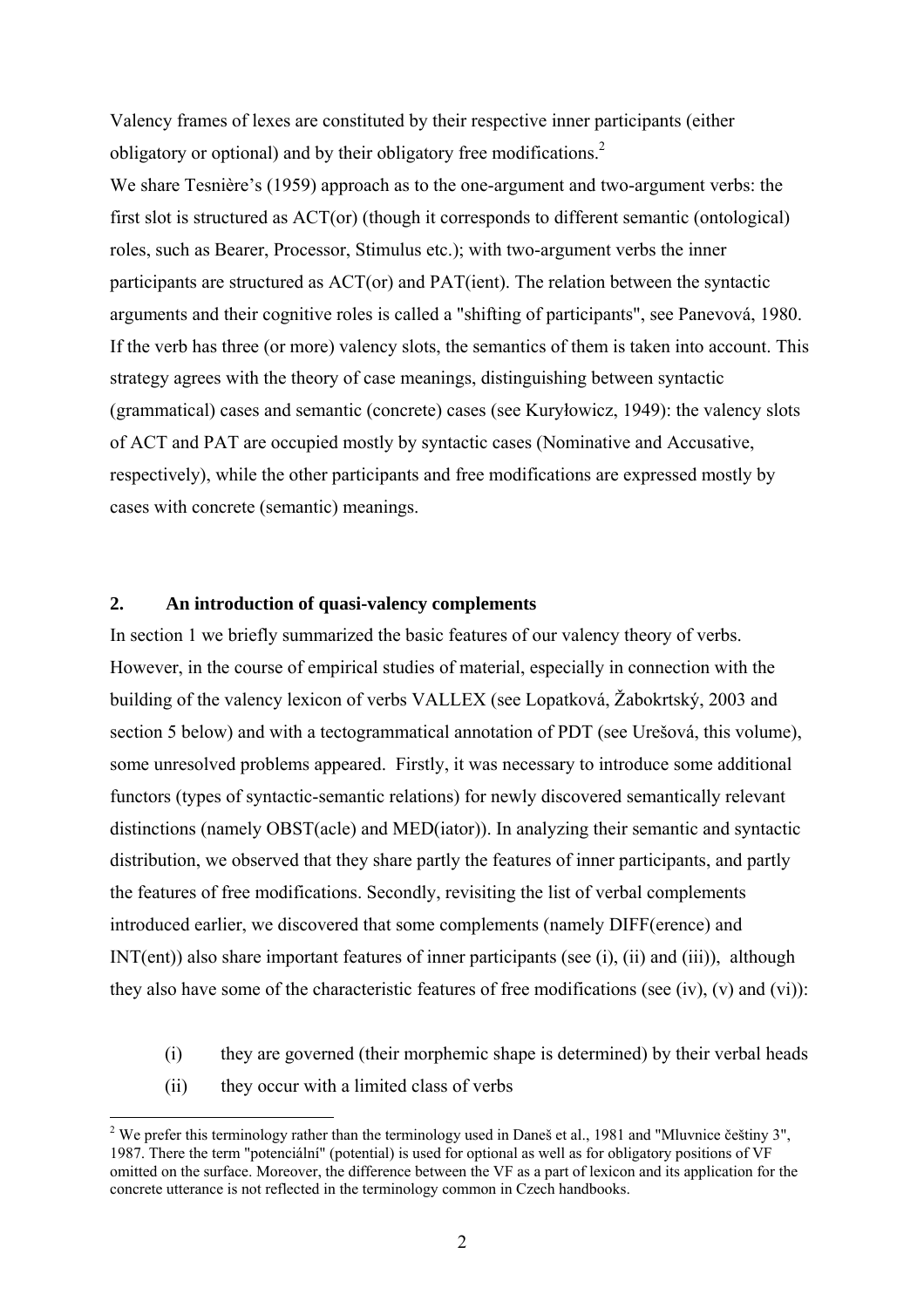(iii) they cannot be repeated,

### however

- (iv) as to their meaning, they are semantically homogeneous
- (v) they do not underlie the "shifting"
- (vi) they are mostly optional.

We also reconsidered the complements ADDR, ORIG (and perhaps EFF) from this point of view. The complements ADDR and ORIG undoubtedly fulfill (i), (ii), (iii) characteristics for IP, but also (iv),<sup>[3](#page-2-0)</sup> which is typical of FM ; they do not meet (v) and (vi). The features of EFF shared with quasi-valency complements are limited; (i), (ii) and (iii) are present in EFF, but one of the most important quasi-valency features (iv)is missing here. This is the main reason why we still classify EFF as an inner participant. However, we are still undecided as to whether the ADDR and ORIG should not be classified as quasi-valency complements, too.

### **2.1 Obstacle**

The meaning of **OBST(acle)** is expressed in Czech by the prepositional group *o + Accusative* with verbs like *zakopnout [to stumble], uhodit se [to strike oneself], bouchnout se [to bump oneself], zranit se [to injure oneself], píchnout se [to prick oneself], bodnout se [to prick oneself]*. Their form is governed by their head verbs. In handbooks on Czech syntax they are classified as Means (Instrument), but they undoubtedly have a special instrumental semantics, see  $(1)$ ,  $(2)$  and  $(3)$ :

(1) Jan zakopl nohou o stůl

[John stumbled over the table with his leg]

(2) Matka se píchla nůžkami

[Mother pricked herself with the scissors]

(3) Růženka se píchla o trn

1

[Sleeping Beauty pricked herself on a thorn]

In (1) *noha [leg]* is a proper means (Instrument), while the construction *o stůl [about the table]* is not. In (2) *nůžky [scissors]* refers to a device used as an Instrument proper, its semantics includes the semantics of movement with this instrument. In (2) the manipulation with scissors is presumed, while in (3) the noun *trn* [thorn] (with an instrumental semantics)

<span id="page-2-0"></span> $3$  This statement is valid at least for verbal valency features. As for nouns, see Section 4 below.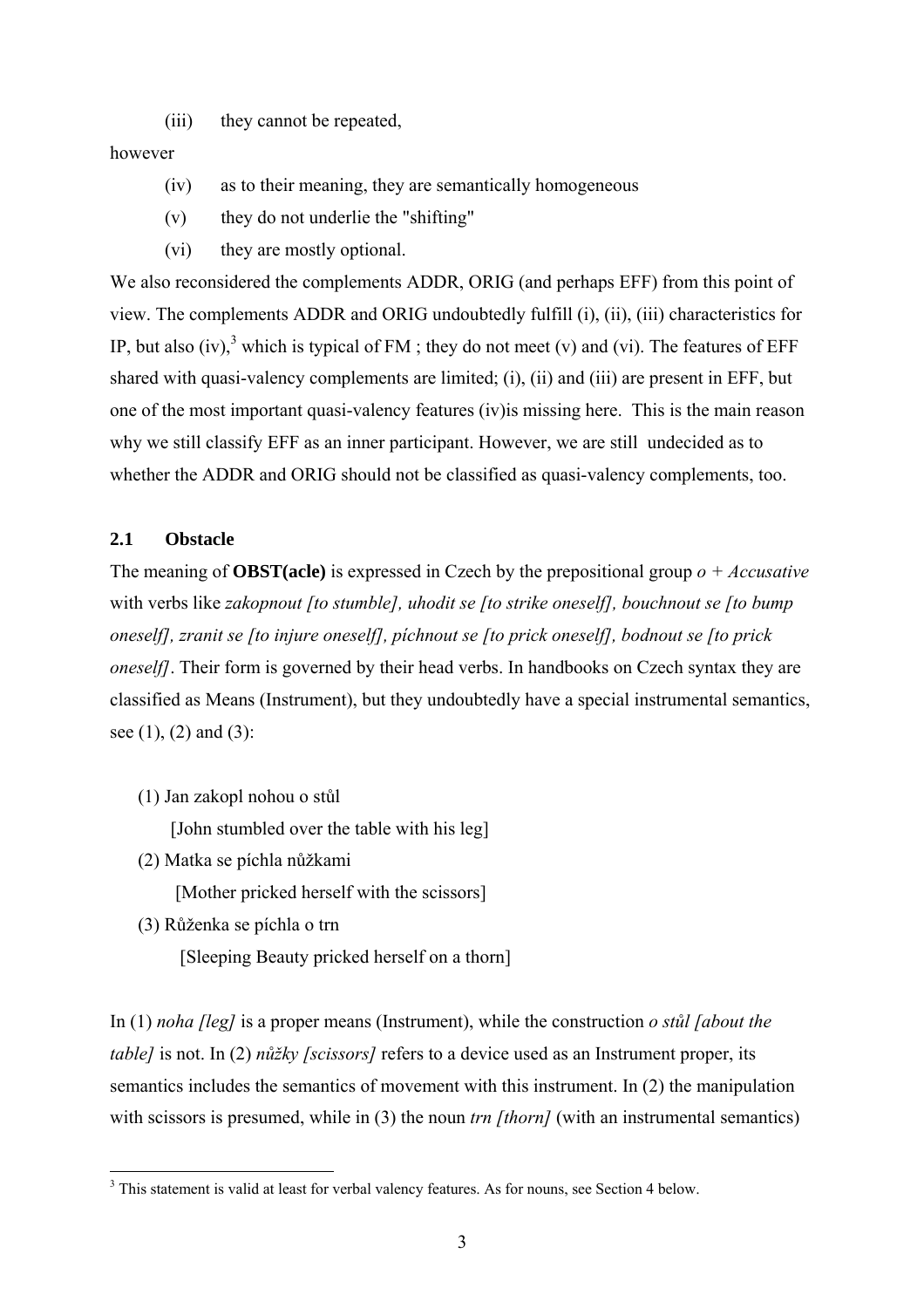is fixed (see also Apresjan, 2001). The feature of an unconscious action is typical of (3), while in (2) the action can be either conscious or unconscious. For the semantics of "fixed" Instrument (expressed by the prepositional group *o + Accusative*) the new label Obstacle was proposed (initially in Panevová, 2003). All the verbs listed in this sample imply their unconsciousness. The verbal modification of **Obstacle** shares the features of the group of inner participants (i), (ii) and (iii), but also all the features listed above as free modification attributes (iv), (v), and  $(vi)^4$  $(vi)^4$ .

## **2.2 Mediator**

Also, the Czech prepositional group *za + Accusative* is described in syntactic handbooks as a kind of Instrument, see e.g.  $(4)$ ,  $(5)$ ,  $(6)$ :

(4) Otec přitáhl kluka levou rukou za ucho

[Father has drawn boy's ear by his left hand]

- (5) Když jsem odcházel, zatahal mě soused za rukáv [When I was leaving, the neighbor pulled my sleeve]
- (6) Jan přivedl psa za obojek [John brought the dog by its collar]

Examples (4) to (6) demonstrate that the semantics of this prepositional group is different from the pure Instrument. Pure Instrument is usually used by the Actor of the action directly, while in (4) to (6) the instrument is a part of another entity (the ear belongs to the boy in (4) and as a part of a boy it is used for drawing the boy). In (4) the Instrument proper is present (*ruka [hand]*). The Actor uses his own hand as a means to reach the boy, and he uses the boy's ear as a **Mediator** for reaching him. Like the Obstacle, the Mediator shares some features of IP and some of the class of FM. Unlike the Obstacle, we have not yet found any verb with an obligatory Mediator.

### **2.3 Difference**

 $\overline{a}$ 

The prepositional group  $o + Accusative$ , although it mostly combines with the comparatives of adjectives or adverbs, can also occur with some verbs (see e.g. (7), (8), (9) for verbs, (10) for an adverb):

<span id="page-3-0"></span><sup>4</sup> Feature (vi) has some exceptions: we have found the verbs *zavadit [to touch], (za)chytit (o něco) [to get caught (on st)]* with obligatory OBST.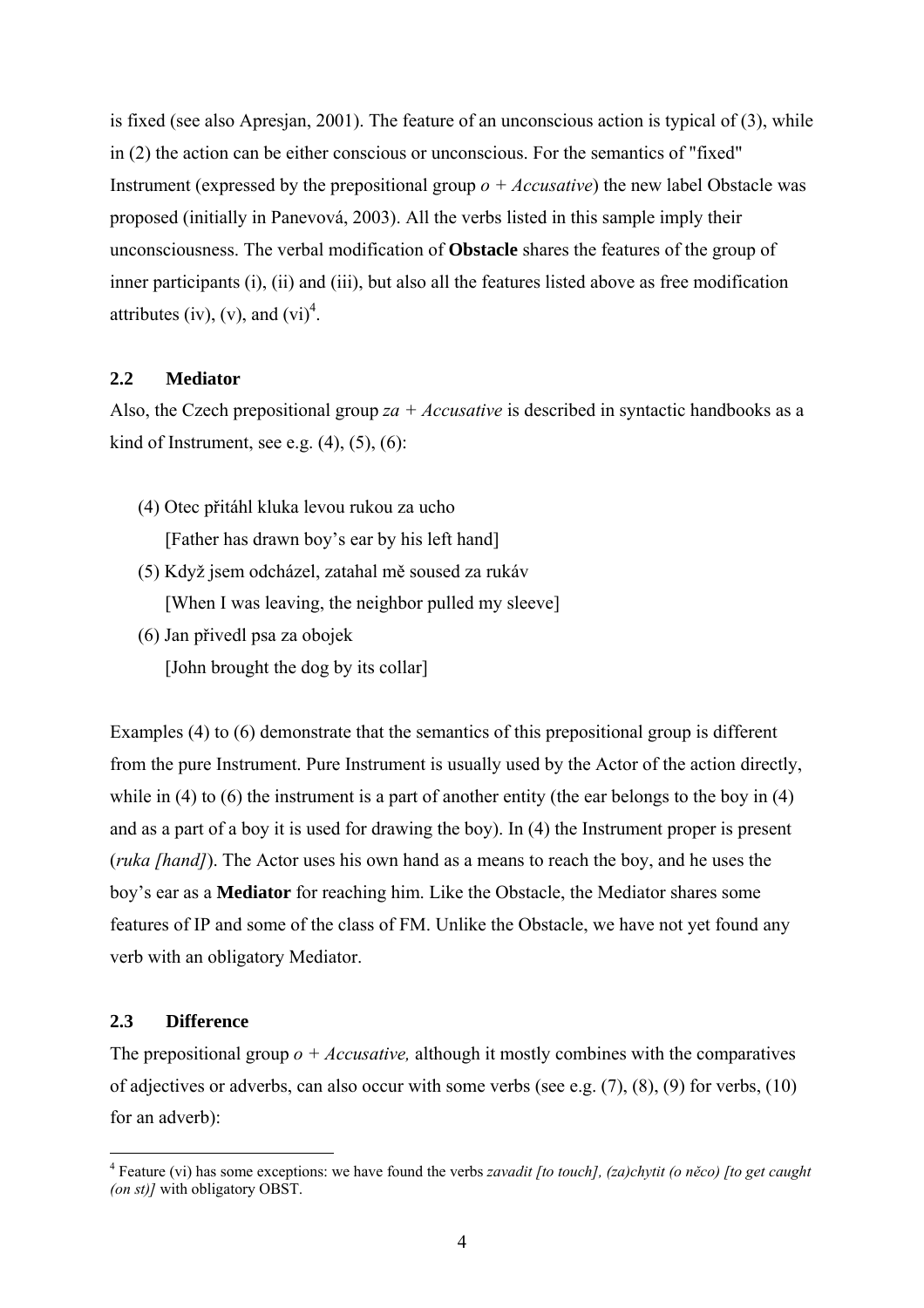- (7) Inflace se zvýšila proti roku 2000 o několik procent. [The inflation has increased in comparison with 2000 by several percent]
- (8) Náš tým zvítězil o dvě branky [Our team won by two goals]
- (9) Jan zvítězil v závodě o prsa [John won the race by a hair's breadth]
- (10) Postupte o dva schody výš [Move two steps higher]

The modification of **DIFF(erence)** can be characterized as a kind of extent, but while the general extent expresses nothing more than a high or low degree, the modification of DIFF specifies the extent more precisely. At least two entities are compared here, although one of them is more or less implicit (inflation in the current year and in 2000 are compared in (7), the score of a match of two teams are compared in (8), John's rivals are understood in (9) as the other entity) and the difference between them is explicitly expressed by the Difference modification.

# **2.4 Intent**

1

The modification of **INT(ent)** is compatible mainly with the verbs of motion and it differs from the FM of AIM: an actor of the INT is identical with the person that provides the intended action himself/herself (the action can be transformed into a nominalization, see e.g. (12), contrary to (13), where the FM of AIM is expressed). The actor (mother in the case of (13)) only transfers potatoes from one place to another. The difference between INT and AIM could be exemplified by the acceptability of (14a) and unacceptability of (14b).<sup>5</sup>

(11) Jan se šel koupat

[John went to swim]

(12) Helena šla na jahody

[Helen went (to pick) strawberries / *lit*. Helen went on strawberries]

<span id="page-4-0"></span> $<sup>5</sup>$  The introduction of the INT complement is supported by the findings presented in Poldauf, 1959. The</sup> prototypical expression of an INT is an infinitive; unprototypically, the prepositional expression is used (see (12)); it implies the active participation of the actor in collecting strawberries. This is the reason why (14b) is meaningless (at least in our actual world), somebody else (other than Helen) has collected the strawberries and delivered them to the shop.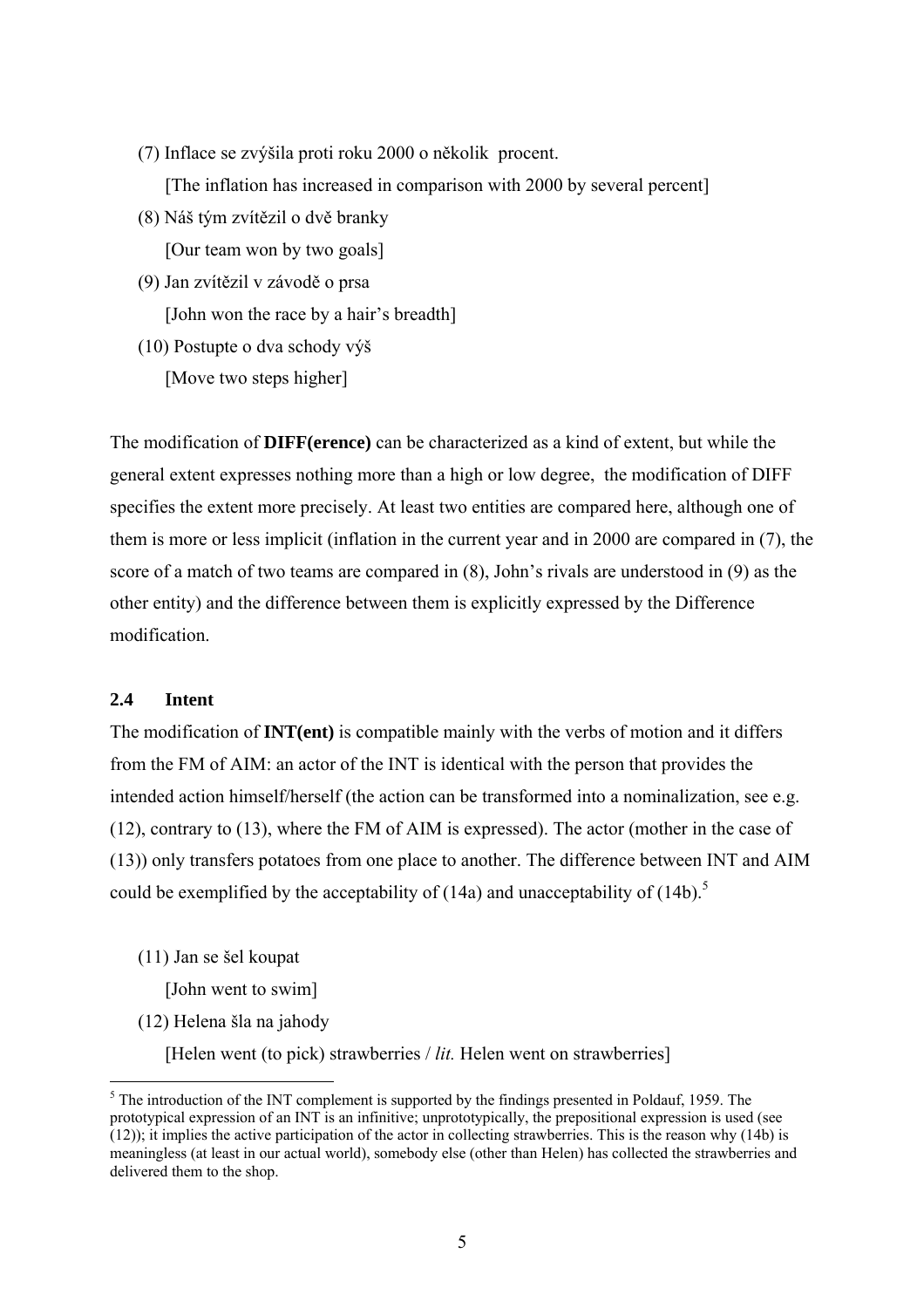(13) Matka šla do sklepa pro brambory

[Mother went to the cellar for potatoes]

(14a) Helena šla do krámu pro jahody

[Helen went to the shop for strawberries]

(14b) \*Helena šla do krámu na jahody

[\*Helen went to the shop (to pick up) strawberries / *lit.* Helen went to the shop on strawberries]

#### **3. Valency of adjectives**

Our analysis of adjective valency was aimed at the verification of two hypotheses:

(i) that the valency slots of adjectives share the roles of verbal complements;

(ii) that the shifting of participants is here valid in the same manner as with verbs (with one natural exception: one of the valency slots is absorbed by the governing noun in noun phrases or by the subject position in the clauses with the copula *být [to be]* so it is excluded from the valency frame of the respective adjective)*.* 

 In the case of primary adjectives, the position of ACT is absorbed; with deverbal adjectives the absorbed position depends on the type of derivation (with active participles the position of ACT is absorbed as well, with passive participles PAT, ADDR or EFF is absorbed, for details see Panevová, 1998).

Otherwise, the deverbal adjectives share the valency of their source verbs.

The question of the lexical ambiguity of adjectives used for human qualities remains open. This consideration concerns such adjectives as *hrdý [proud], věrný [faithful]* etc. They are used either as the "absolute" attribute of a noun (and they have an empty valency frame), or they are used as relative adjectives with an obligatory PAT *(hrdý na +* Acc*, věrný* + Dat). We have also considered an alternative solution, where we have to deal with a single lexical sense for absolute and relative usage and where the optional PAT enters their valency frame (for more examples, see Panevová, 1998 and Panevová, in prep.).

#### **4. Valency of nouns**

The set of valency complements of nouns was extended, as proposed by Piťha, 1981, if compared with the set of valency complements of verbs. We have accepted his proposal as to the complements called there **MAT(erial)** (as an obligatory or an optional noun participant)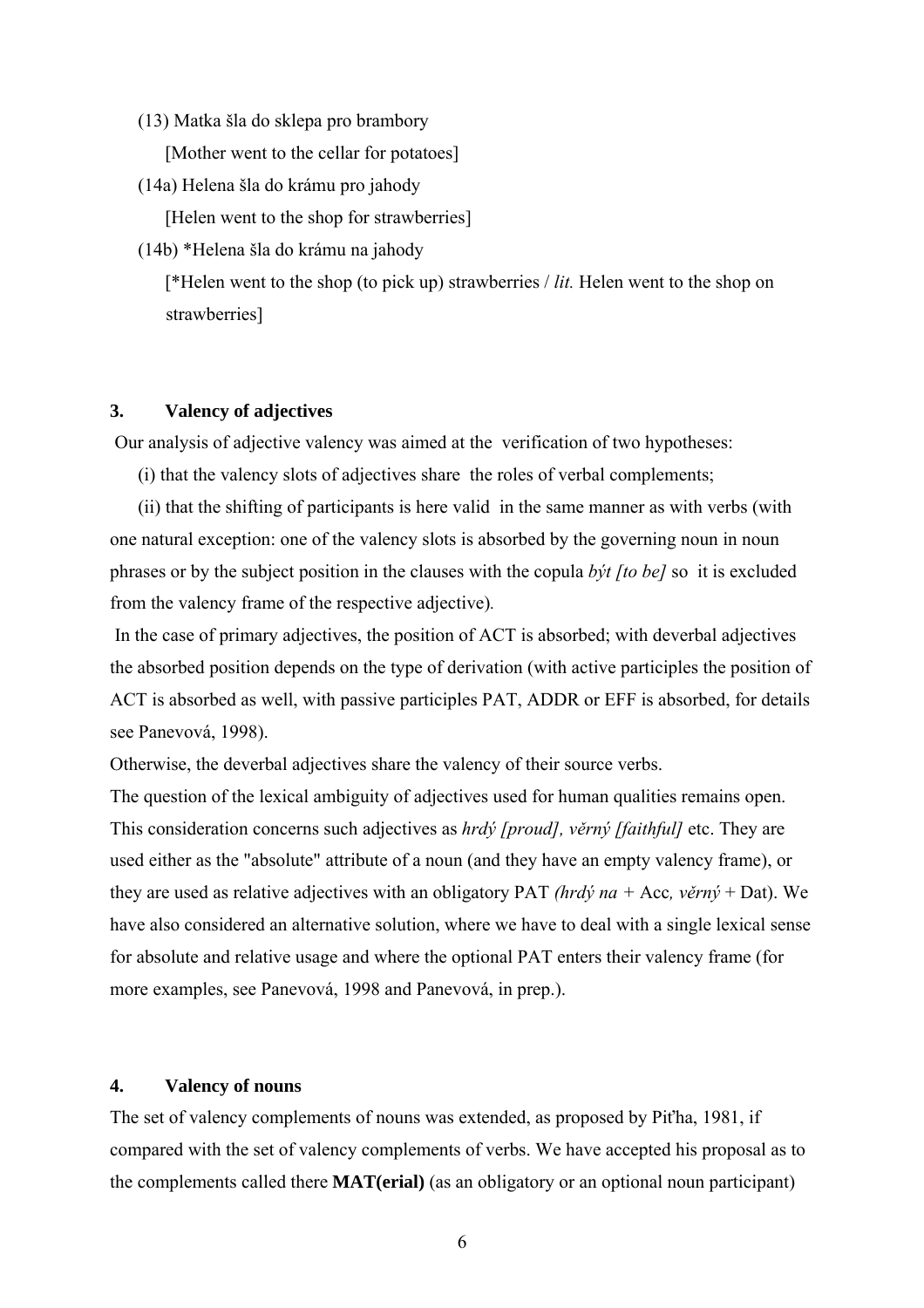and **APP(urtanance**) (as a free noun modification, obligatory with the listed nouns). We have reconsidered his proposal to classify **ID(entity)** as an optional participant of a noun; it should belong to the class of FM, because any noun can have its name (not only *loď Titanic [boat Titanic],* but also *tužka Koh-i-nor [pencil Koh-i-nor], souprava Julie [set Julia])*. In the valency frame of many nouns, the same complements occur as in the VF of verbs. This is obvious for deverbal nouns (for details see Novotný, 1980, Karlík, 2000, Panevová, 2000 and esp. Řezníčková-Kolářová, 2003, Kolářová, in prep.). Moreover, the complements (functors) typical of verbs are compatible with a high number of primary nouns (e.g. PAT in *názor na něco [opinion on], příklad na něco/něčeho [example for]*, *kniha o něčem [book on],* ADDR in *dárek někomu [gift to]*, ORIG in *daň z pozemku [tax for]*). In the last two cases, we again perhaps have to do with the absorption of one participant built within the head noun (*dárek* and *daň* are patients themselves, a gift is what was given, tax is what is paid). The functor called ORIG(in) has a special position among noun complements. Although it has its counterpart within verbal inner participants, with nouns it typically behaves as a free modification: it is compatible with any primary noun and it can be repeated (š*aty ze lnu od starší sestry [a dress from linen from my elder sister], nábytek ze dřeva od našeho hlavního dodavatele [ furniture from wood from our main provider]*). The interpretation of the inanimate noun expressing an Origin is material, while an animate name (and its equivalents as the names of institutions, human collectives etc.) corresponds to the source. A reclassification of Origin as a FM noun complement – proposed here for the first time within our framework – is based on its syntactic behaviour with nouns (different from its behaviour with verbs, where it cannot be repeated and it is not compatible with every verb).

# **5. The building of a valency lexicon based on the theory described**

1

A description of valency is impossible without a good syntactically based framework, and – since valency differs from one lexical item to another – it cannot be described by general rules. Therefore a valency lexicon belongs among the basic language resources indispensable for any rules-based task of NLP (Natural Language Processing). Here we refer to the valency lexicon VALLEX, which has been created in connection with the annotation of PDT.<sup>6</sup>

<span id="page-6-0"></span><sup>&</sup>lt;sup>6</sup> Besides VALLEX, a larger valency lexicon (called PDT-VALLEX, see e.g. Hajič et al., 2003, Urešová, this volume) has been created during the annotation of PDT. PDT-VALLEX contains more verbs (5200 verbs), but with only those of their senses that occurred in PDT, whereas in VALLEX the verbs are analyzed in their full complexity, in all their senses. In addition, richer information is assigned to particular valency frames in VALLEX, and stress is laid on the consistency and completeness of annotation.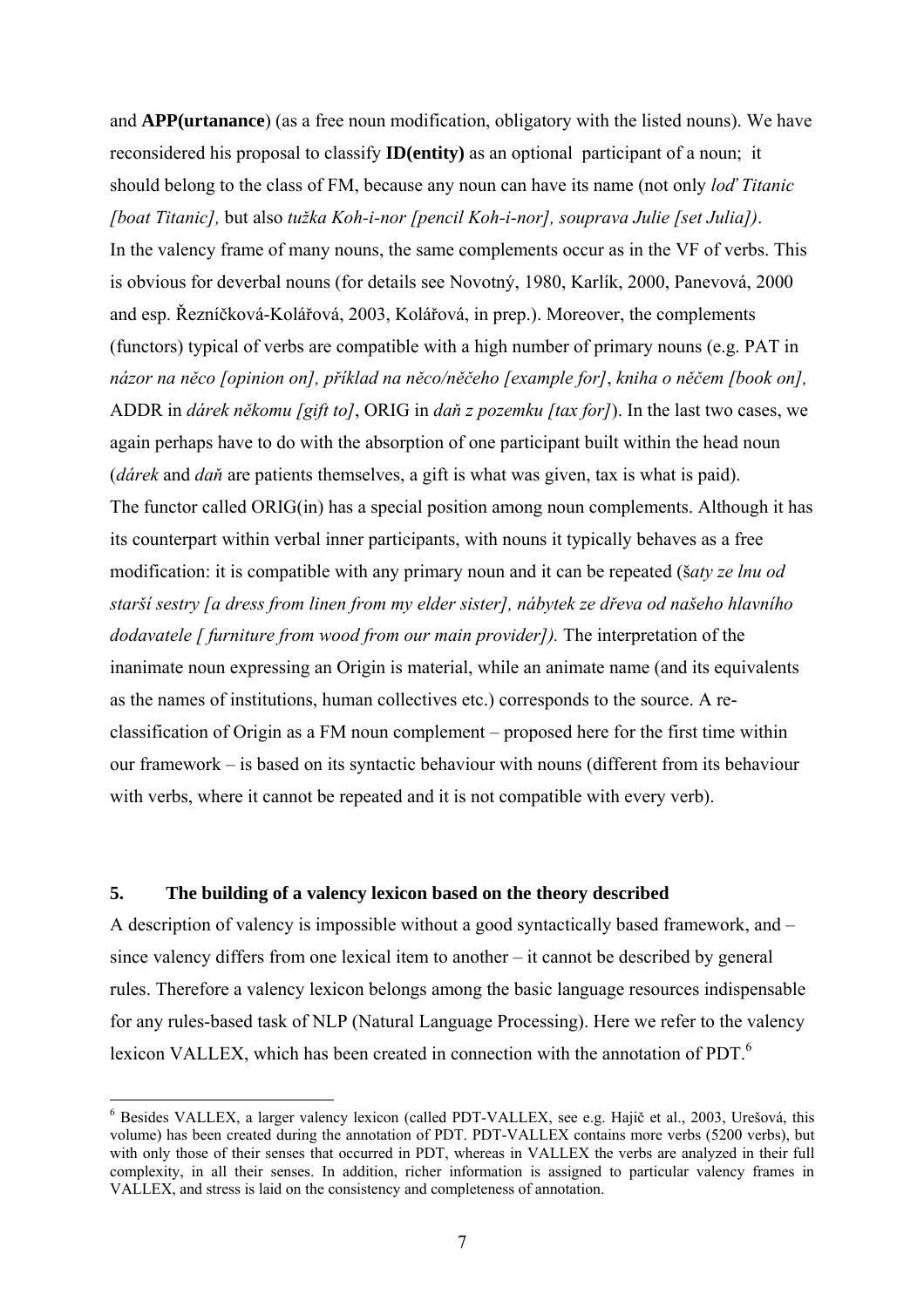### The Valency Lexicon of Czech Verbs, Version 1.0 (VALLEX 1.0,

http://ckl.mff.cuni.cz/zabokrtsky/vallex/1.0/) is a collection of linguistically annotated data and documentation, resulting from the attempt at formal description of the valency frames of Czech verbs. VALLEX 1.0 contains roughly 1400 verbs in all their senses (app. 4000 frame entries / senses). VALLEX is designed both for human readers and for application tasks in NLP as e.g. machine translation or information retrieval.



Figure 1: Word entry in VALLEX

A Czech verb as a whole, a verb lexeme (**word entry** in VALLEX) is an abstract unit made up by all the senses of a particular verb. A word entry consists of a (non-empty) sequence of **frame entries**, each of which corresponds to a single sense ("lexis", see above). Each frame entry describes the valency frame itself, the specification of a sense in question (by gloss(es) and example(s)), and additional information (as e.g. aspect, type of reflexivity, control, (preliminary) semantic class). A **valency frame** itself is a sequence of **frame slots** corresponding to (either required or specifically permitted) complements of a given verb. Each valency slot is characterized by its **functor**, i.e. the name of the syntactic-semantic relation (labels of underlying roles), and the possible morphemic form(s) (specification of morphemic case, prepositional group, infinitive or subordinated verbal construction).

A word entry in VALLEX corresponds to the whole lexeme; it consists of a (non-empty)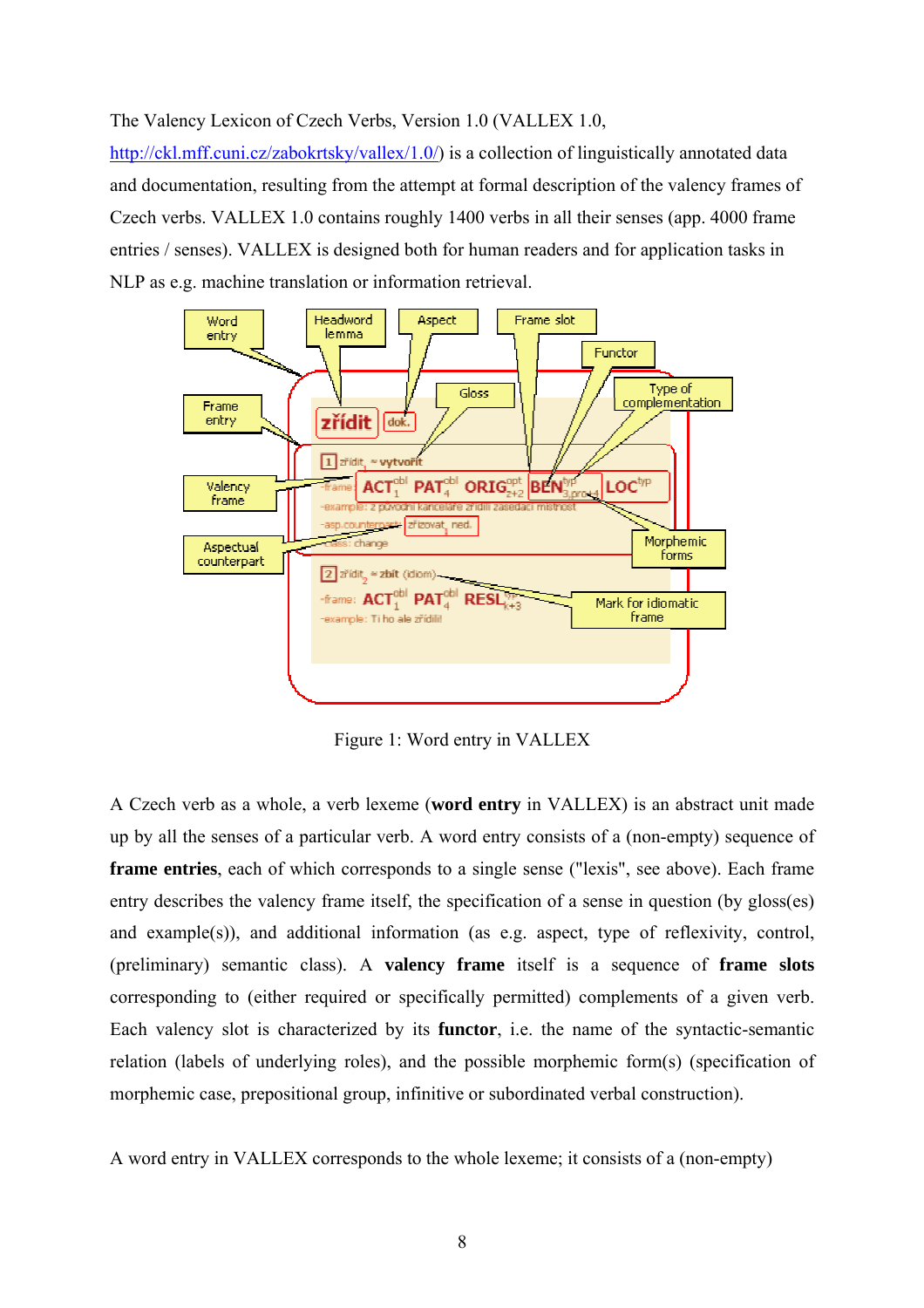sequence of frame entries corresponding to a single sense.

We have formulated the following principles and functional criteria for distinguishing particular senses adopted that are connected with their valency. The principles can be characterized by two statements:

**A.** any change in valency frame (either in functor, in the combination of functors, or possible form(s) of functor) justifies an introduction of a new frame entry;

**B.** any significant change in sense justifies the introduction of a new frame entry.

These fundamental principles imply the following rules.

(i) The difference in the sense is a necessary but not sufficient condition for a postulation of two (or more) valency frames – a (slight) difference in the sense is ignored if lexical units do not differ syntactically.

(15)  $h\dot{y}bat_1$  [to move]<sup>7</sup> ...  $\text{ACT}(1;\text{obl})$  PAT(Instr,s+Instr;obl) hýbat rukou; hýbat (s) křeslem [to move (with) sb's hand, to move an armchair]

In Czech lexicons "Slovník spisovného jazyka českého" [The dictionary of Standard Czech] (1964) as well as in "Slovesa pro praxi" [Verbs for Practice] (1997) two distinct senses are distinguished – "uvádět něco v pohyb, pohybovat" [to set st in movement, to move st] and "měnit polohu" [to change position (of st)]. In VALLEX, these two usages of the verb *hýbat* in (15) are described in a single valency frame – the difference in the senses is not taken into account, their syntactic behaviour being the same. The decision to ignore this type of difference is based on the fact that such a "fine-grained" distinction of senses is not reflected in the syntactic behaviour of the given lexical units and they are often not perceived, even by a human reader in real texts.

**(ii)** Two different senses can have an identical valency frame.

 $(16a)$  *chovat<sub>1</sub>* [to *cradle*] ... ACT  $(1; \text{obl})$  PAT $(4; \text{obl})$ chovat dítě (v náručí) [to cradle a child (in one's arms)]

 $\overline{a}$ 

<span id="page-8-0"></span> $<sup>7</sup>$  The lower numeral index attached to the lemma denotes a particular frame entry in VALLEX notation.</sup>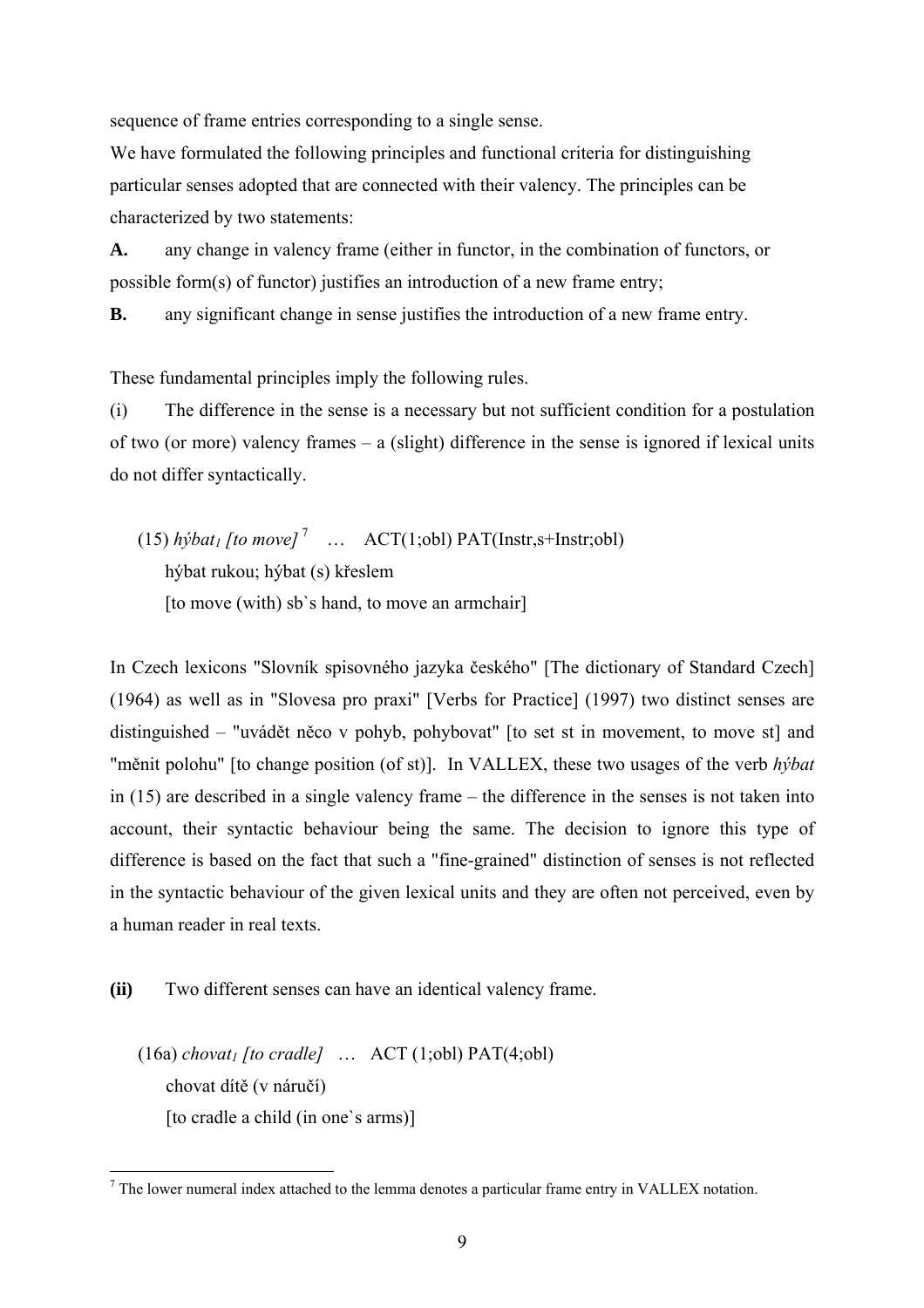$(16b)$  *chovat<sub>2</sub>* [to keep] ...  $ACT (1;obl)$   $PATH(4;obl)$ chovat prasata (na farmě) [to keep pigs (on a farm)]

The indisputable different senses of the verb *chovat* have the same valency frame consisting of two inner participants, Actor and Patient with the same morphemic forms; however, the difference of the sense has to be reflected by distinguishing two different frame entries in VALLEX.

**(iii)** The change in morphemic realization signalizes the possibility of different senses.

(17a) *hlásit se<sub>2</sub>* [to be counted among sb] ...  $\text{ACT}(1; \text{obl}) \text{ PAT}(k+3; \text{obl})$ hlásit se ke komunistům [to be counted among communists] (17b) *hlásit se4 [to apply for st]* … ACT(1;obl) PAT(o+4;obl) hlásit se o svá práva [to apply for own rights]

The change in morphemic realization signalizes different senses and thus two lexical items *hlásit se*2 and *hlásit se*4 are distinguished.

**(iv)**On the other hand, a particular complement in a valency frame can have morphemic variants (if they differ stylistically, rather than in their semantics).

(18) *učit1 [to teach]* … ACT(1;obl) ADDR(4;obl) PAT(3,4,inf,že,zda,aby,jak;obl) Učitel učí žáky matematice / matematiku / pracovat / ... [Teacher teaches his pupils mathematics $_{\text{Data}}$  / mathematics $_{\text{Acc}}$  / to work / ...]

With this lexical unit there is more than a single possibility to express the obligatory Patient.

**(v)** A change in valency frame is connected with a change of sense – two valency frames cannot share their senses.

(19a) *postavit<sub>1</sub>* [to raise] …  $\text{ACT}(1;\text{obl})$   $\text{PAT}(4;\text{obl})$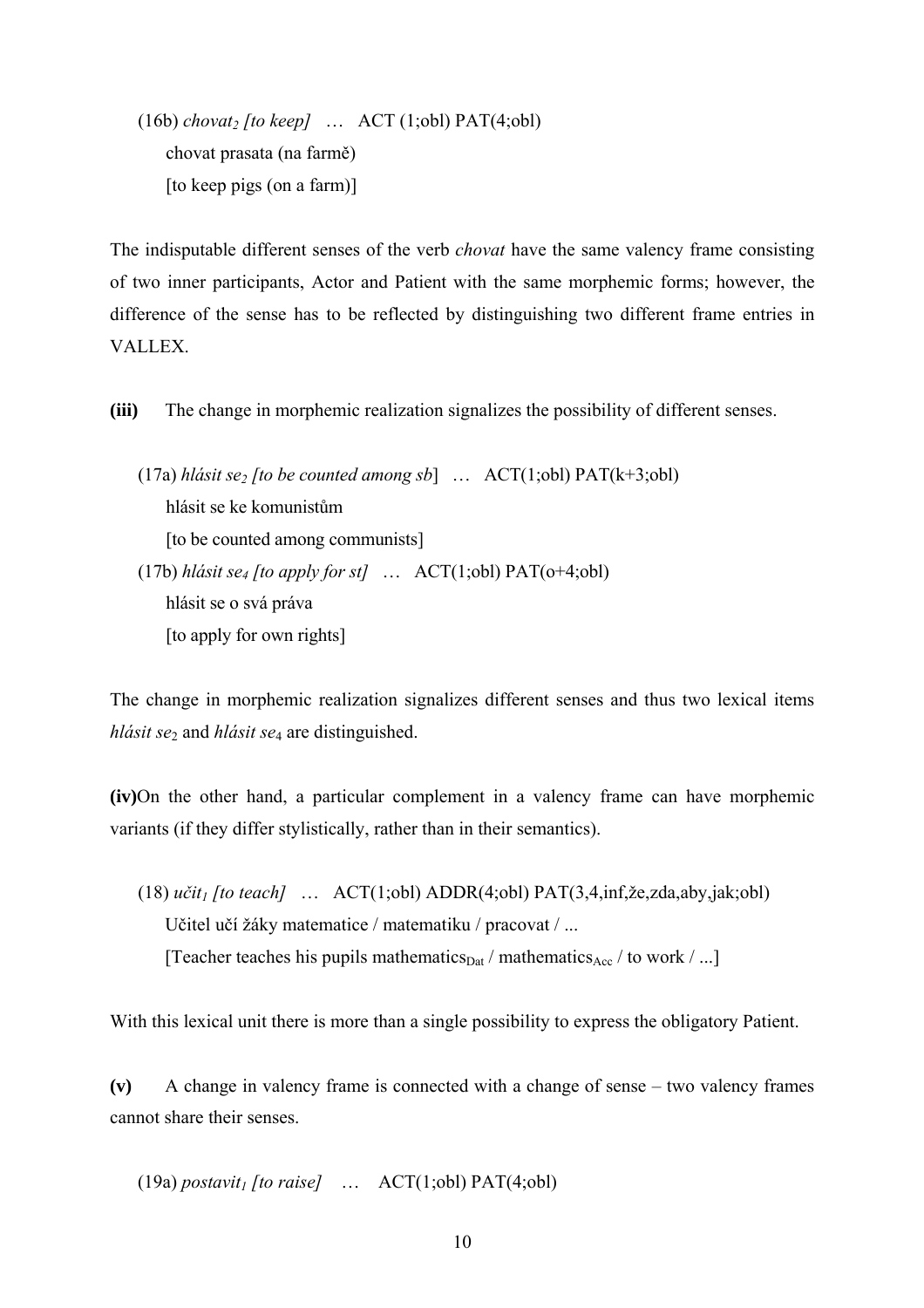postavit sloup

[to raise a column]

(19b) *postavit<sub>2</sub>* [to build] ...  $\angle$  ACT(1;obl) PAT(4;obl) ORIG(z+2;opt) postavit budovu; postavit model letadla z balzy [to build up a building; to construct a model of a plane from balsa wood]  $(20a)$  *poslat<sub>1</sub>* [to send] ...  $ACT(1;obl) ADDR(3;obl) PATH(4;obl)$ poslat matce dárek k narozeninám. [to send sb`s mother a birthday gift] (20b)  $\text{poslat}_2$  [to send] ...  $\text{ACT}(1;\text{obl})$   $\text{PAT}(4;\text{obl})$   $\text{DIR3}(\text{col})$ poslat zásilku do Konga [to send a consignment to Congo]

The valency frames in (19a) and (19b) differ in the presence of an optional inner participant  $ORIG(in)$  – *postavit<sub>1</sub>* [to raise] cannot be modified by this complement. This distinction entails a clear distinction in the senses of *postavit<sub>1</sub>* and *postavit<sub>2</sub>* (reflected also by different translation equivalents, *to raise* and *to build*).

With some groups of verbs this principle is not obvious at first sight – they have two valency frames and their sense is rather close, e.g. *poslat* in (20a) and (20b). However, the detailed analysis of syntactic and semantic properties of some of these groups given in Benešová, 2004 shows clear syntactic and semantic distinctions in sense between them.

**(vi)**Different valency frames can reflect a primary and a secondary (figurative) usage of a given verb.

 $(20a)$  *dopadnout<sub>1</sub>* [to fall (down)] ...  $ACT(1;ob1) DIR3(:,ob1)$ dopadnout na zem [to fall down to the ground] (20b)  $\text{dopadnout}_2$  [to strike]  $\ldots$  ACT(1;obl) PAT(na+4;obl) Dopadly na ně starosti. [Troubles have fallen on them]

Directionality proper and directionality in a metaphorical sense are met in (20a) and (20b). Despite the same morphemic realizations, different functors, namely DIR3 (direction – to where) and PAT, are assigned to the second complement. This distinction is justified by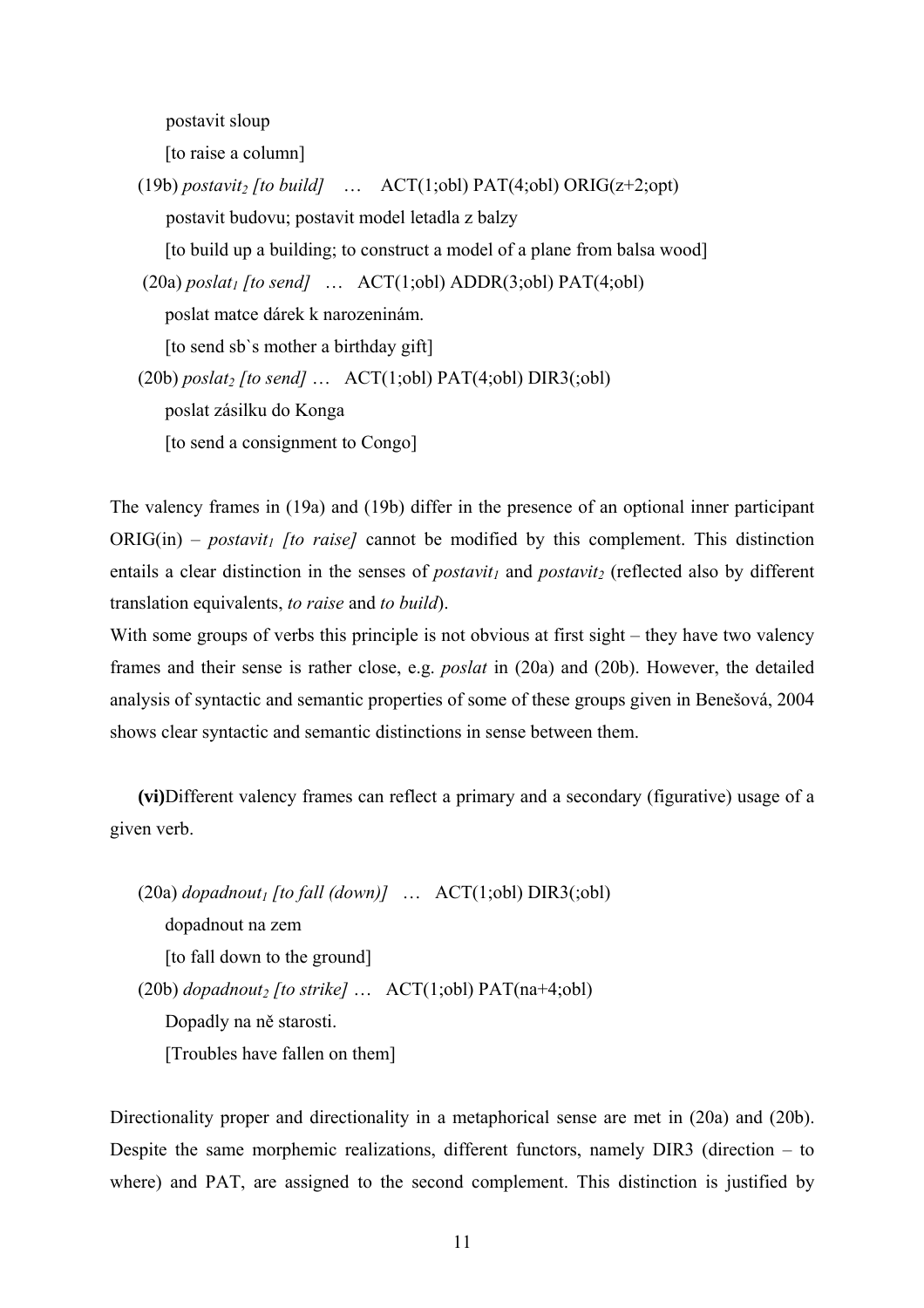different syntactic-semantic features (*dopadnout<sub>1</sub>* belongs to the "verbs of motion", unlike *dopadnout*<sub>2</sub>).

Distinguishing the particular senses of a single verb lexeme is amongst the most complicated problems in the domain of constructing a lexicon. We have tried to discuss and exemplify the criteria connected with the valency behaviour of verbs.

## **6. Conclusion**

 The Czech data analyzed during the development of the PDT present some new issues not yet solved within the theoretical background. In confronting these issues, we have made some modifications in the framework: we have introduced new types of functors (syntacticsemantic relations) and we have shifted some functors into another class of valency complements. We have presented here several examples illustrating the methodology used in building up the valency lexicon (VALLEX 1.0). The relations between the lexical meanings of verbal units and their valency frames are illustrated in Section 5. We can conclude, however, that the changes to the framework resulting from the annotation of relatively large data are not substantial, although they have brought some refinements of the theory of FGD.

### **References**

Apresjan, J. D. (2001): Znachenije i upotreblenije. Voprosy jazykoznanija 4, pp. 3-22.

- Benešová, V. (2004): Delimitace lexií českých sloves z hlediska jejich syntaktických vlastností. Diplomová práce, FFUK, Praha.
- Daneš F., Hlavsa, Z. a kol. (1981): Větné vzorce v češtině. Academia, Praha.
- Filipec, J., Čermák, F. (1985): Česká lexikologie. Academia, Praha.
- Hajič, J. (1998): Building a Syntactically Annotated Corpus: The Prague Dependency Treebank. In: Issues of Valency and Meaning. Studies in Honour of Jarmila Panevová (ed. E. Hajičová), Karolinum, Charles University Press, Prague, pp. 106-132.
- Hajič, J., Panevová, J., Urešová, Z., Bémová, A., Kolářová, V., Pajas, P. (2003): PDT-VALLEX: Creating a Large-coverage Valency Lexicon for Treebank Annotation. In: Proceedings of The Second Workshop on Treebanks and Linguistic Theories, pp. 57-- 68. Vaxjo University Press.
- Hajičová, E., Panevová, J., Sgall, P. (2001): Manuál pro tektogramatické značkování. Verze IV. Technická zpráva, ÚFAL MFF UK.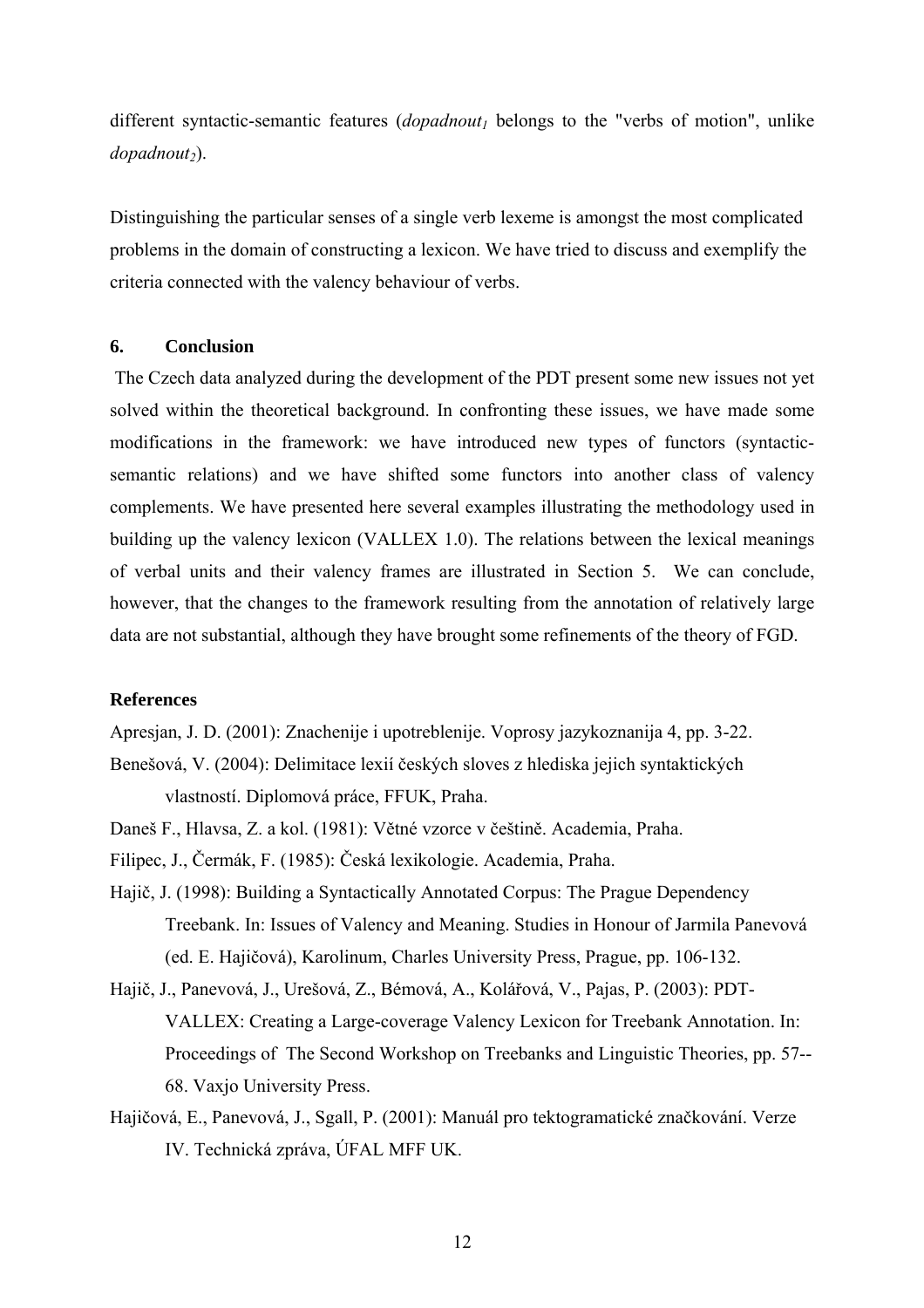- Karlík, P. (2000): Valence substantiv v modifikované valenční teorii. In: Čeština univerzália a specifika 2, Sborník z konference ve Šlapanicích u Brna, Masarykova Univerzita, Brno, pp. 181-192.
- Kolářová, V. (in prep.): Valence deverbativních substantiv v češtině. ( Manuscript of PhD thesis).
- Kuryłowicz, J. (1949). Le problème du classement des cas. Biulletyn Polskiego Towarzyszstva Językoznawczego, Vol. 9, pp. 20-43.
- Lopatková, M., Žabokrtský, Z., Skwarska, K., Benešová, V. (2003): Valency Lexicon of Czech Verbs VALLEX 1.0. CKL/UFAL Technical Report TR-2003-18, 2003.
- Mluvnice češtiny 3, Skladba (1987). Akademie, Praha.
- Novotný, J. (1980): Valence dějových substantiv v češtině. In: Sborník Pedagogické fakulty v Ústí n. Labem, Praha.
- Panevová, J. (1974-75): On Verbal Frames in Functional Generative Description. Part I, The Prague Bulletin of Mathematical Linguistics 22, pp.3-40, Part II, The Prague Bulletin of Mathematical Linguistics 23, pp. 17-52.
- Panevová, J. (1980): Formy a funkce ve stavbě české věty. Academia, Praha.
- Panevová, J. (1994): Valency Frames and the Meaning of the Sentence. In: The Prague School of Structural and Functional Linguistics (ed. Ph. L. Luelsdorff), Amsterdam-Philadelphia, John Benjamins, pp. 223-243.
- Panevová, J. (1998): Ještě k teorii valence. Slovo a slovesnost 59, pp.1-14.
- Panevová, J. (2000): Poznámky k valenci podstatných jmen. In: Čeština univerzália a specifika 2, Sborník z konference ve Šlapanicích u Brna, Masarykova Univerzita, Brno, pp. 173-180.
- Panevová, J. (2003): Some Issues of Syntax and Semantics of Verbal Modifications. In: Proceedings MTT 2003, First International Conference on Meaning-Text Theory, pp. 139--146. Ecole Normale Supérieure.
- Panevová, J. (in prep.): Valence vybraných českých adjektiv ve světle ČNK. Slavistična revija.
- Piťha, P. (1981): On the Case Frames of Nouns. Prague Studies in Mathematical Linguistics 7, Academia, Prague, pp. 215-224.

Poldauf, I. (1959): Děj v infinitivu. Slovo a slovesnost 20.

Řezníčková-Kolářová, V. (2003): Czech Deverbal Nouns: Issues of Their Valency in Linear and Dependency Corpora. In: Proceedings of the Workshop on Shallow Processing of Large Corpora (SProLaC 2003)*,* pp. 88-97. UCREL, Lancaster University.